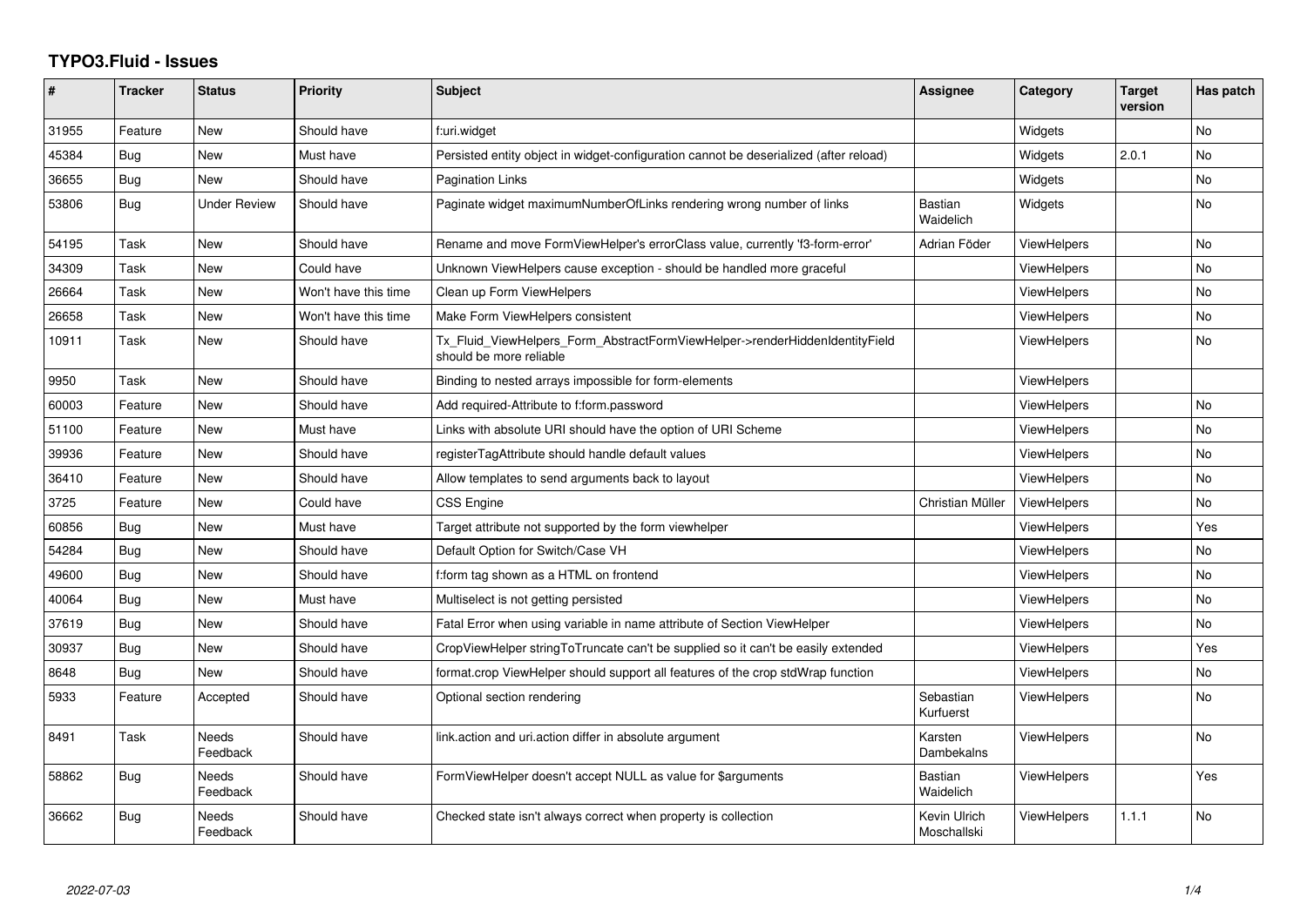| $\vert$ # | <b>Tracker</b> | <b>Status</b>       | <b>Priority</b> | <b>Subject</b>                                                                            | <b>Assignee</b>             | Category    | <b>Target</b><br>version | Has patch |
|-----------|----------------|---------------------|-----------------|-------------------------------------------------------------------------------------------|-----------------------------|-------------|--------------------------|-----------|
| 33628     | Bug            | Needs<br>Feedback   | Must have       | Multicheckboxes (multiselect) for Collections don't work                                  | Christian Müller            | ViewHelpers |                          | No        |
| 43346     | Feature        | <b>Under Review</b> | Should have     | Allow property mapping configuration via template                                         | Karsten<br>Dambekalns       | ViewHelpers | 2.1                      | No        |
| 65424     | Bug            | <b>Under Review</b> | Should have     | SelectViewHelper must respect option(Value Label)Field for arrays                         |                             | ViewHelpers |                          | No        |
| 59057     | Bug            | <b>Under Review</b> | Must have       | Hidden empty value fields shoud be disabled when related field is disabled                | <b>Bastian</b><br>Waidelich | ViewHelpers |                          | No        |
| 44234     | Bug            | <b>Under Review</b> | Should have     | selectViewHelper's sorting does not respect locale collation                              |                             | ViewHelpers | 2.1                      | <b>No</b> |
| 40998     | <b>Bug</b>     | <b>Under Review</b> | Should have     | Missing parent request namespaces in form field name prefix                               | Sebastian<br>Kurfuerst      | ViewHelpers | 1.1.1                    | No        |
| 34682     | Bug            | <b>Under Review</b> | Should have     | Radio Button missing checked on validation error                                          |                             | ViewHelpers |                          | No        |
| 45394     | Task           | New                 | Should have     | Forwardport Unit test for standalone view                                                 |                             | View        |                          | No        |
| 43072     | Task           | New                 | Should have     | Remove TOKENS for adding templates fallback in Backporter                                 |                             | View        |                          | No        |
| 60181     | Feature        | <b>New</b>          | Could have      | Caching mechanism for Fluid Views/Templates                                               |                             | View        |                          | No.       |
| 38369     | Bug            | New                 | Must have       | Resource ViewHelpers should not fall back to request package                              |                             | View        |                          | No        |
| 8989      | Feature        | Needs<br>Feedback   | Could have      | Search path for fluid template files                                                      |                             | View        |                          | No        |
| 46289     | Bug            | Needs<br>Feedback   | Should have     | Enable Escaping Interceptor in XML request format                                         |                             | View        | 2.0.1                    | <b>No</b> |
| 32035     | Task           | New                 | Should have     | Improve fluid error messages                                                              |                             | Core        |                          | Yes       |
| 62346     | Feature        | New                 | Could have      | f:comment should have high precende                                                       |                             | Core        | 3.x                      | No        |
| 30555     | Feature        | New                 | Could have      | Make TagBuilder more extensible                                                           |                             | Core        |                          | No        |
| 10472     | Feature        | New                 | Could have      | Fluid Standalone distribution                                                             |                             | Core        |                          | No        |
| 7608      | Feature        | New                 | Could have      | Configurable shorthand/object accessor delimiters                                         |                             | Core        |                          | Yes       |
| 4704      | Feature        | New                 | Should have     | Improve parsing exception messages                                                        |                             | Core        |                          |           |
| 1907      | Feature        | New                 | Could have      | Default values for view helpers based on context                                          |                             | Core        |                          |           |
| 39990     | Bug            | New                 | Should have     | Same form twice in one template: hidden fields for empty values are only rendered<br>once |                             | Core        |                          | No        |
| 33551     | Bug            | New                 | Must have       | View helper values break out of a partial scope                                           | Sebastian<br>Kurfuerst      | Core        |                          | No        |
| 27607     | Bug            | New                 | Must have       | Make Fluid comparisons work when first element is STRING, second is NULL.                 |                             | Core        |                          | No        |
| 12863     | <b>Bug</b>     | New                 | Should have     | Attributes of a viewhelper can't contain a '-'                                            | Sebastian<br>Kurfuerst      | Core        |                          | No        |
| 3481      | Bug            | New                 | Should have     | Use ViewHelperVariableContainer in PostParseFacet                                         |                             | Core        |                          | No        |
| 33394     | Feature        | Needs<br>Feedback   | Should have     | Logical expression parser for BooleanNode                                                 | <b>Tobias Liebig</b>        | Core        |                          | No        |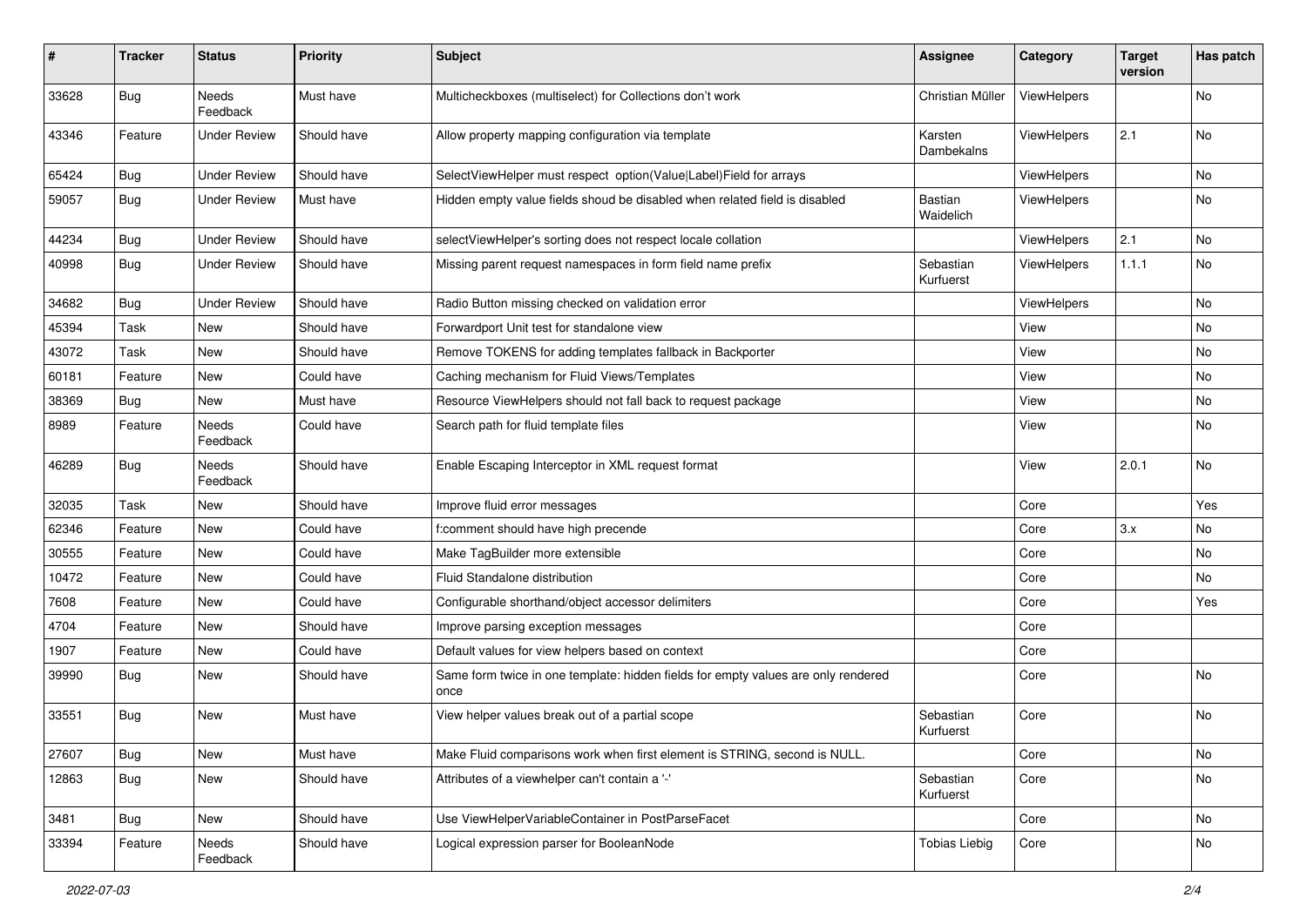| #     | <b>Tracker</b> | <b>Status</b>       | <b>Priority</b> | <b>Subject</b>                                                                                              | <b>Assignee</b>       | Category | <b>Target</b><br>version | Has patch |
|-------|----------------|---------------------|-----------------|-------------------------------------------------------------------------------------------------------------|-----------------------|----------|--------------------------|-----------|
| 46257 | Feature        | <b>Under Review</b> | Should have     | Add escape sequence support for Fluid                                                                       |                       | Core     |                          | <b>No</b> |
| 51239 | Bug            | <b>Under Review</b> | Must have       | AbstractViewHelper use incorrect method signature for "\$this->systemLogger->log()"                         | Adrian Föder          | Core     |                          | Yes       |
| 56237 | Task           | New                 | Should have     | in-line (Condition)ViewHelpers should not evaluate on parsing                                               |                       |          |                          | No        |
| 47669 | Task           | New                 | Should have     | FormViewHelper does not define the default request method                                                   |                       |          |                          | No        |
| 43071 | Task           | <b>New</b>          | Should have     | Remove TOKENS for adding fallback teplates in B                                                             |                       |          |                          | <b>No</b> |
| 42743 | Task           | New                 | Should have     | Remove inline style for hidden form fields                                                                  |                       |          |                          | No        |
| 60271 | Feature        | <b>New</b>          | Should have     | Paginate viewhelper, should also support arrays                                                             |                       |          |                          | No        |
| 51277 | Feature        | <b>New</b>          | Should have     | ViewHelper context should be aware of actual file occurrence                                                |                       |          |                          | No        |
| 48355 | Feature        | New                 | Could have      | Assign output of viewhelper to template variable for further processing.                                    |                       |          |                          |           |
| 46545 | Feature        | <b>New</b>          | Should have     | Better support for arrays in options of SelectViewHelper                                                    |                       |          |                          | No        |
| 45153 | Feature        | New                 | Should have     | f:be.menus.actionMenuItem - Detection of the current select option is insufficient                          |                       |          |                          | No        |
| 42397 | Feature        | New                 | Should have     | Missing viewhelper for general links                                                                        |                       |          |                          | No        |
| 40081 | Feature        | New                 | Should have     | Allow assigned variables as keys in arrays                                                                  |                       |          |                          | No        |
| 38130 | Feature        | New                 | Should have     | Checkboxes and multiple select fields should have an assignable default value                               |                       |          |                          | No        |
| 37095 | Feature        | <b>New</b>          | Should have     | It should be possible to set a different template on a Fluid TemplateView inside an<br>action               | Christopher<br>Hlubek |          |                          | No        |
| 36559 | Feature        | New                 | Could have      | New widget progress bar                                                                                     |                       |          |                          | Yes       |
| 33215 | Feature        | <b>New</b>          | Should have     | RFC: Dynamic values in ObjectAccess paths                                                                   |                       |          |                          | No        |
| 9514  | Feature        | <b>New</b>          | Should have     | Support explicit Array Arguments for ViewHelpers                                                            |                       |          |                          |           |
| 58983 | Bug            | New                 | Should have     | format.date does not respect linebreaks and throws exception                                                |                       |          |                          | No        |
| 58921 | <b>Bug</b>     | <b>New</b>          | Should have     | f:form.* VHs crash if NOT inside f:form but followed by f:form                                              |                       |          |                          | <b>No</b> |
| 57885 | Bug            | <b>New</b>          | Must have       | Inputs are cleared from a second form if the first form produced a vallidation error                        |                       |          |                          | No        |
| 52591 | Bug            | New                 | Should have     | The Pagination Widget broken for joined objects                                                             |                       |          |                          | No        |
| 52419 | <b>Bug</b>     | <b>New</b>          | Should have     | Wrong PHPDocs notation for default value inline f:translate viewhelper                                      |                       |          | 2.0                      | No        |
| 49038 | Bug            | New                 | Must have       | form.select does not select the first item if prependOptionValue is used                                    |                       |          |                          | No        |
| 28554 | Bug            | <b>New</b>          | Should have     | (v4) implement feature flag to disable caching                                                              |                       |          |                          | No        |
| 28553 | Bug            | New                 | Should have     | improve XHProf test setup                                                                                   |                       |          |                          | No        |
| 28552 | Bug            | New                 | Should have     | (v5) write ViewHelper test for compiled run; adjust functional test to do two passes<br>(uncached & cached) |                       |          |                          | No        |
| 28550 | Bug            | New                 | Should have     | (v4) make widgets cacheable, i.e. not implement childnodeaccess interface                                   |                       |          |                          | No        |
| 28549 | <b>Bug</b>     | New                 | Should have     | make widgets cacheable, i.e. not implement childnodeaccess interface                                        |                       |          |                          | No        |
| 13045 | Bug            | New                 | Should have     | Entity decode of strings are different between if-conditions and output of variable                         |                       |          |                          |           |